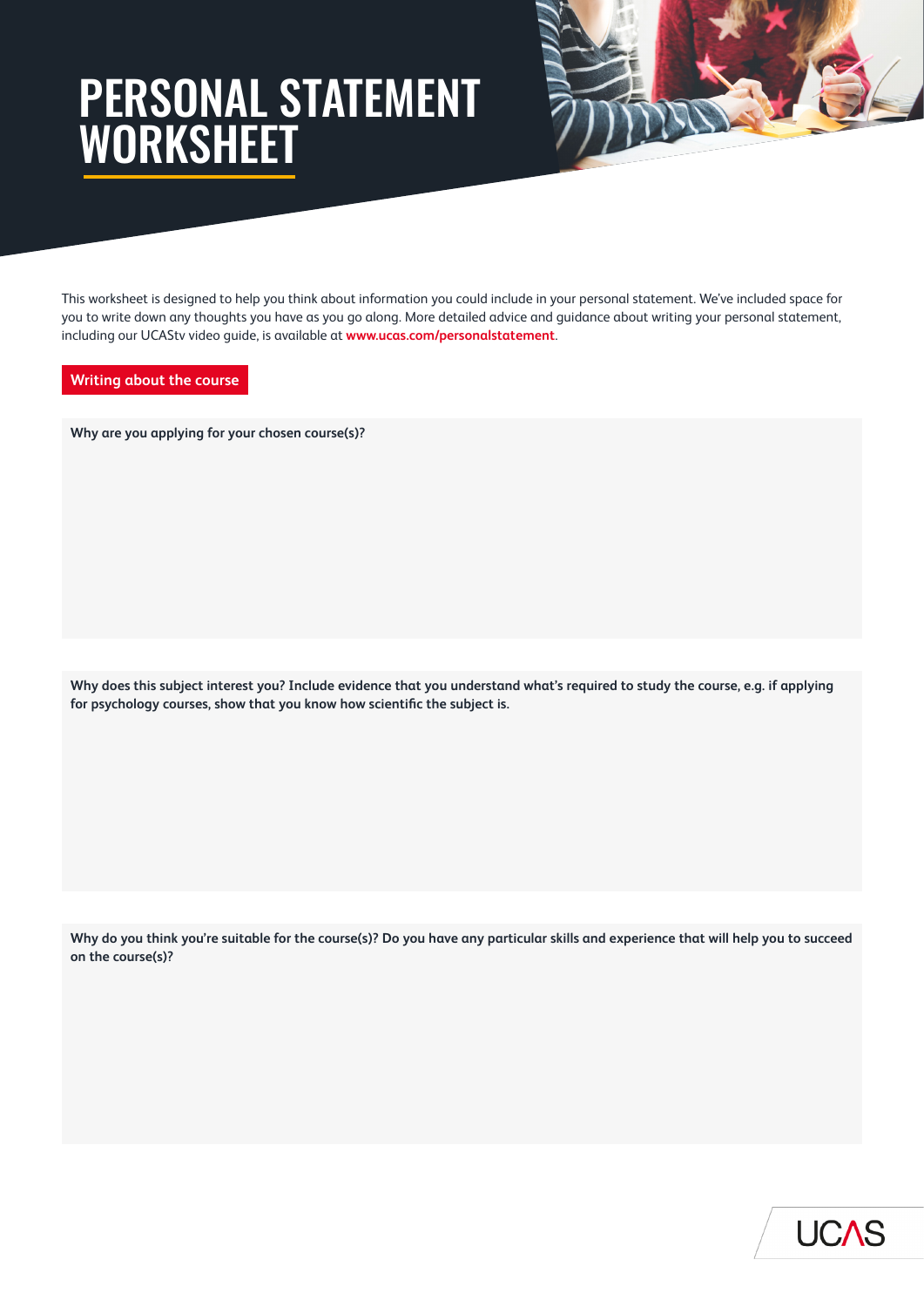**Do your current or previous studies relate to the course(s) that you have chosen? If so, how?**

**Have you taken part in any other activities that demonstrate your interest in the course(s)?**

# **Skills and achievements**

**Universities like to know the skills you have that will help you on the course, or generally with life at university, such as any accredited or non-accredited achievements. Write these down here. Examples can be found at <www.ucas.com/personalstatementskills>.**

**Also think about any other achievements you're proud of, positions of responsibility that you hold or have held both in and out of school, and attributes that make you interesting, special or unique.**

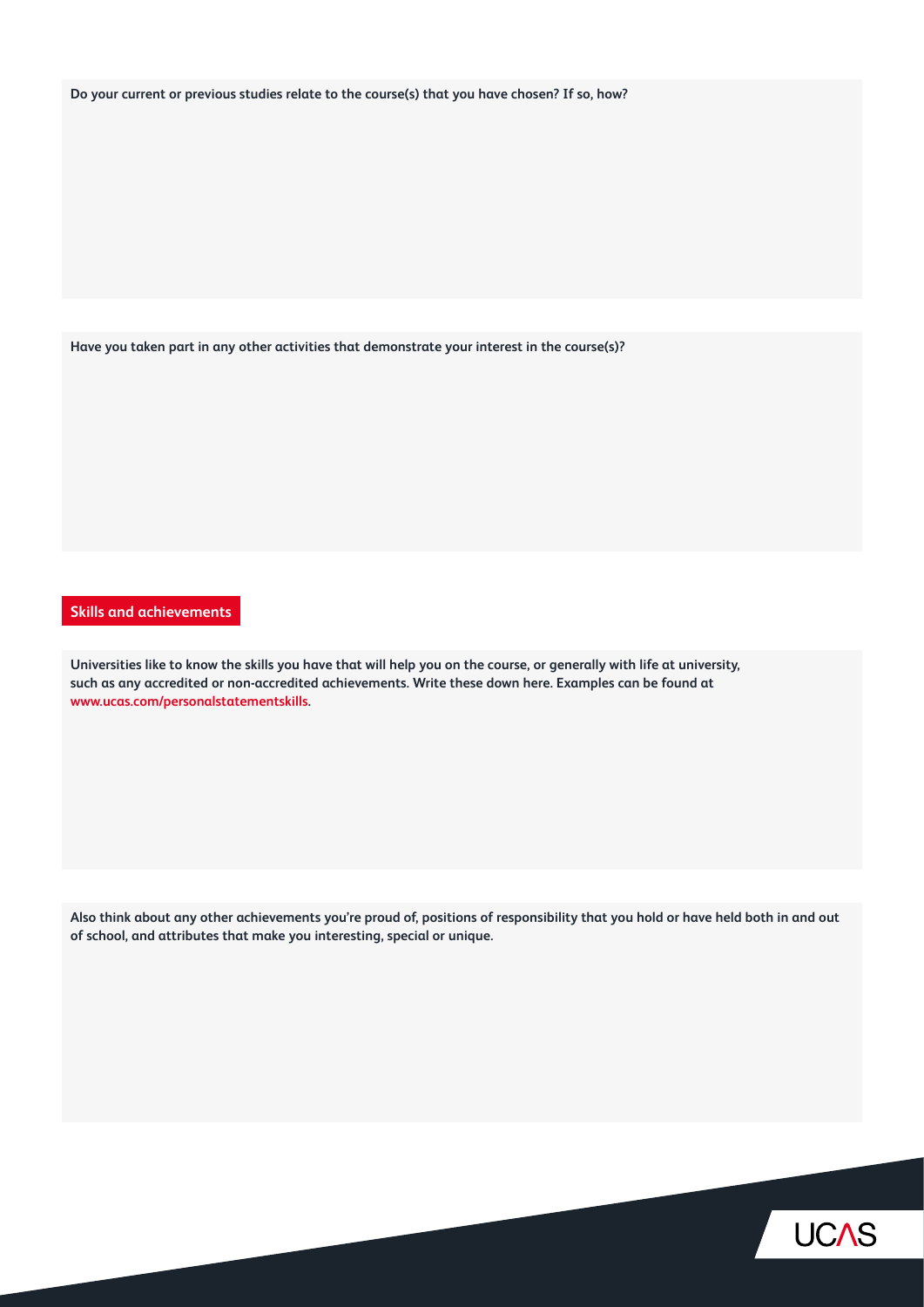# **Hobbies and interests**

**Make a list of your hobbies, interests and social activities. Then think about how they demonstrate your personality, skills and abilities. Try to link them to the skills and experience required for your course(s).**

## **Work experience**

**Include details of jobs, placements, work experience or voluntary work, particularly if it's relevant to your chosen course(s). Try to link any experience to skills or qualities related to the course.**

#### **Mature students**

**Explain what you've been doing since leaving education, and provide additional evidence to support your application. If you're not in full-time education, you should give details of any relevant work experience, paid or unpaid, and information about your current or previous employment.**